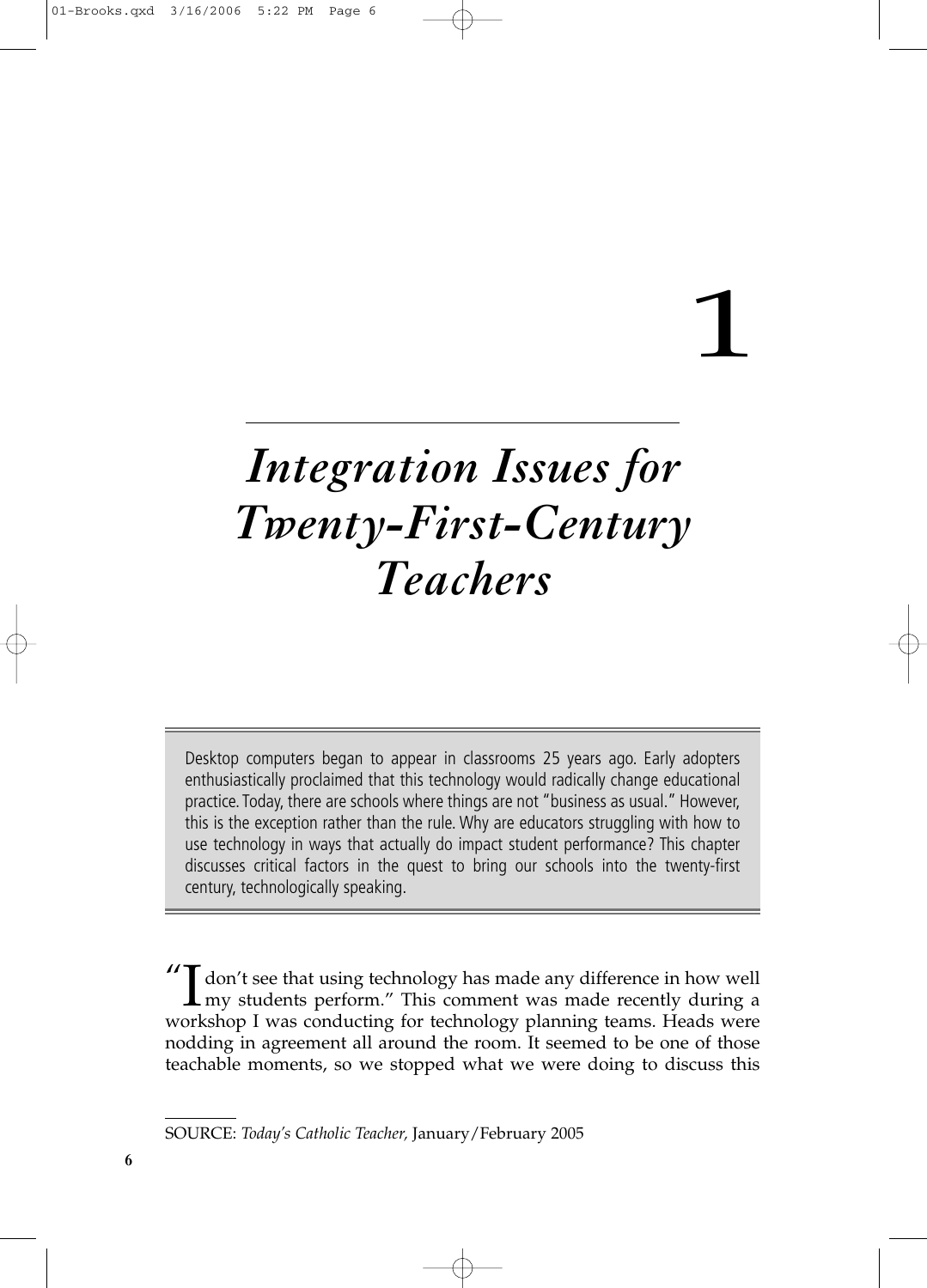comment. I asked for examples of the kinds of technology-supported instruction the participants offered. Several responded:

- "After they finish their other work, I let students play education games on the computer."
- "My students made a five-slide PowerPoint show for their science fair project using a template I made for them."
- "Students read a book and then take a quiz online."
- "We go to the computer lab and I let them look for Web sites; but usually by the time they find something, our lab time is over."

These comments are typical of the ways many teachers bring technology to their students. Nothing is inherently wrong with any of these activities as a starting point; however, in far too many instances, this is as far as a teacher is willing to go. If you consider each example carefully, you can see that the teacher has taken something s/he would have done anyway and simply automated it. For example, supplemental educational games have been used as time-fillers for decades. Now, instead of playing a board game, students play online. Science fair projects have moved from poster boards to PowerPoint slides, but the information is still presented in a linear fashion. Reading quizzes are taken online rather than on paper, but the comprehension-level questions haven't changed. Students who once might have spent their library time trying to find just the right print material now do the same thing using a search engine instead. The bottom line is that none of these activities is enhanced or made better through the use of technology. Doing the same old thing a little faster or a little more efficiently isn't going to change academic outcomes.

### **NEW DEMANDS FOR EDUCATION**

If we were still preparing students to function in a society where basic content literacy, getting to work on time, and following directions were usually enough to ensure successful adult lives, we might be able to settle for automation of instructional tasks. But the demands that will be placed on our students when they enter the workplace are much greater. Along with basic academic knowledge, our students must now be prepared to become lifelong learners who can manage large quantities of information, solve problems, think critically, work in teams, and use technology effectively. Technology tools can help teachers design activities that prepare students to deal with expanded workplace demands, but only if those teachers are willing to become more advanced technology users themselves and implement new teaching strategies. *Lesson Learned: Factors Influencing the Effective Use of Technology for Teaching and Learning,* a report published by the SouthEast Initiatives Regional Technology in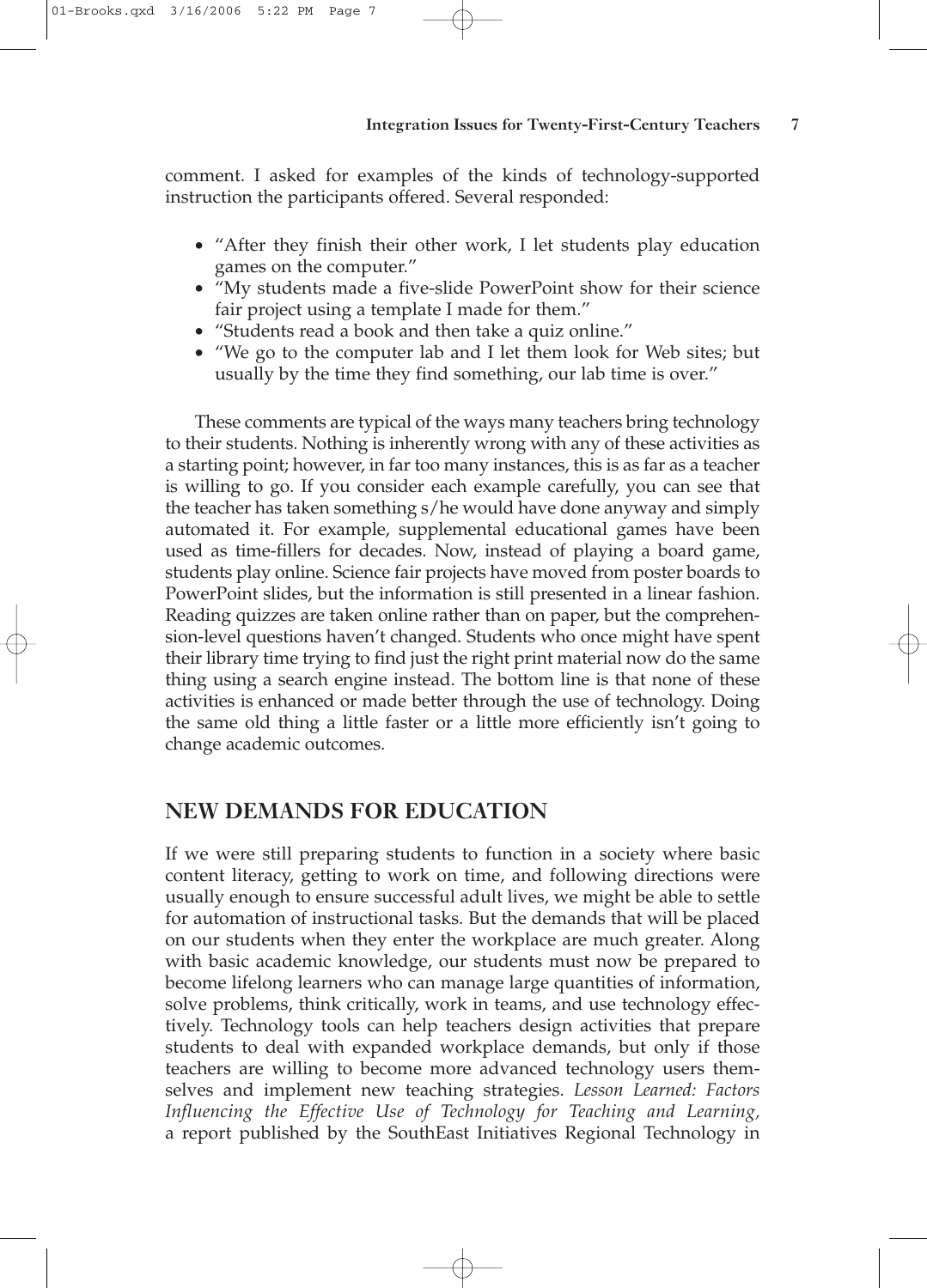#### **8 New Literacies**

Education Consortium (SEIR $\triangle$ TEC), states, "Effective use of technology requires changes in teaching; in turn, the adoption of a new teaching strategy can be a catalyst for technology integration."

The Apple Classrooms of Tomorrow research, published in the mid-1990s and available at www.apple.com/education/k12/leadership/acot/ library.html, found that teachers go through several stages of use before they are fully ready to integrate the use of technology as a teaching tool. The activities described above all fall in the early stages of use. Teachers need specific professional development to move into the later stages, where increased student performance can be attributed to technology use. However, even with this training, additional factors can impede teachers in making effective use of technology in their classrooms. Lack of followup after training and continuing support thereafter are issues; so is the fact that most teachers view technology quite differently than their students view it.

# **DIGITAL IMMIGRANTS AND DIGITAL NATIVES**

#### **What's the Difference?**

dig·i·tal im·mi·grant *n*: A technology user, usually over the age of 30, who was not born into the digital world. Digital immigrants use technology, but often attempt to bring this use into a framework they finds comfort in; for example, they might print material accessed on the Internet before reading it.

dig·i·tal na·tive *n*: A technology user under the age of 30, who was born into the digital world and is accustomed to receiving information very quickly. Digital natives are able to multitask, and they usually prefer to see graphics before text. They tend to be more comfortable working in a hyperlinked environment and when they receive frequent rewards or feedback.

One of the impediments to effective technology integration is the fact that most of the teachers in classrooms today did not grow up as technology users themselves. In 2001, consultant and author Marc Prensky coined the terms *digital immigrant* and *digital native.* If you are more than 30 years old, or had little opportunity to use technologies such as personal computers during your own childhood, you are a digital immigrant. You probably remember when cell phones were an oddity, when computer diskettes were 5¼" floppies, and when VHS tapes were high-end video technology.

In his article "Digital Natives, Digital Immigrants," Prensky writes that learning to use technology as an adult is akin to learning how to speak a new language at the same age. Although it's possible to become proficient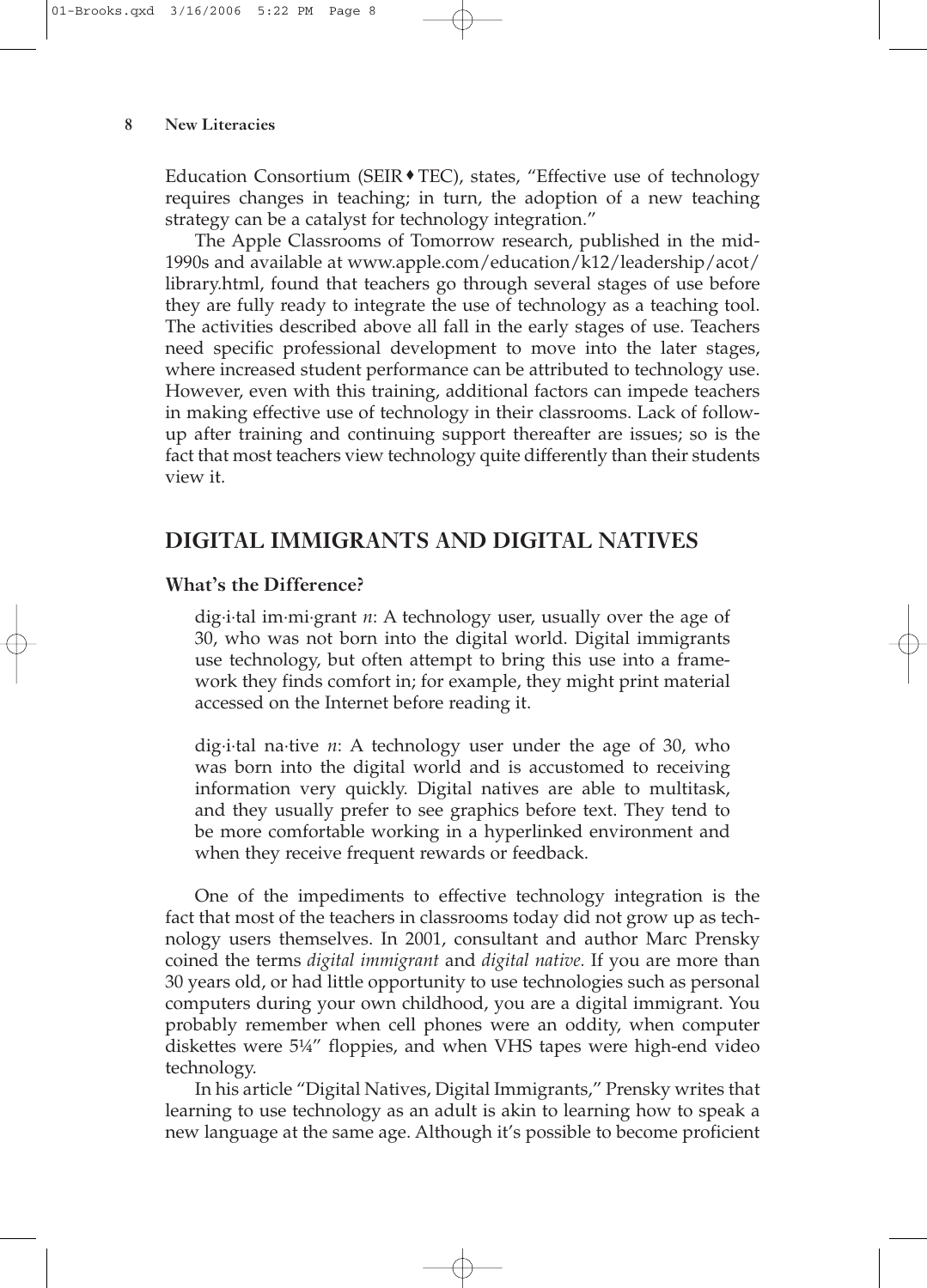#### **Integration Issues for Twenty-First-Century Teachers 9**

in a new language after childhood, most adult learners will speak with an accent. The same is true with technology use. Digital immigrants can achieve proficiency with new technologies; however, most attempt to use these new tools within the framework of their own previous learning. This approach leads to accomplishing familiar tasks faster, but ignores those capabilities that would enable them to approach and complete these tasks in new ways. For example, a digital immigrant might use a handheld device to take notes at a meeting, but not know how to beam the notes to others at the end of the meeting, falling back on printing and distributing paper copies later. This behavior is the digital immigrant's "accent," and Prensky argues that it is this accent that causes educators, most of whom are still digital immigrants, to struggle with technology integration in the classroom.

Today's students are digital natives. They come to us with very different technology-related experiences, attitudes, and expectations than we had growing up because they were born into the digital age; they don't know anything different. Many of them have never seen a telephone with a dial, a cash register without scanning capability, or a manual adding machine. Recent surveys show that these children spend more time using the Internet than they do watching television, and that the age group experiencing the greatest increase in time spent online consists of two- to five-year-olds! Respondents also report that the place where they have the least opportunity to use technology is at school. In some cases this may be due in part to limited access; however, even in well-equipped schools technology use is often limited.

# **WHEN DIGITAL IMMIGRANTS TEACH DIGITAL NATIVES**

Even when students have adequate access to technology tools, teachers often insist that they draft an essay by hand before allowing them to use a word processor. Or students sit down at Internet-connected computers and then are forbidden to use the systems during the bulk of the lesson in an effort to ensure that they are on task. This tendency of digital immigrants to restrict students' use of technology, even when access is not an issue, is a major barrier to effective integration of technology in classrooms.

Teachers' common reaction to multitasking is a prime example. Digital immigrants tend to be fairly linear in their approach to work and prefer to complete one task before moving on to the next. Digital natives are accustomed to doing several things all at once, such as watching television, reviewing a Web site, taking notes, and instant-messaging friends. Based upon their own style of learning, digital immigrants often assume that multitasking students can't possibly be paying attention, and so their digital-immigrant teachers try to change this behavior. As a result, situations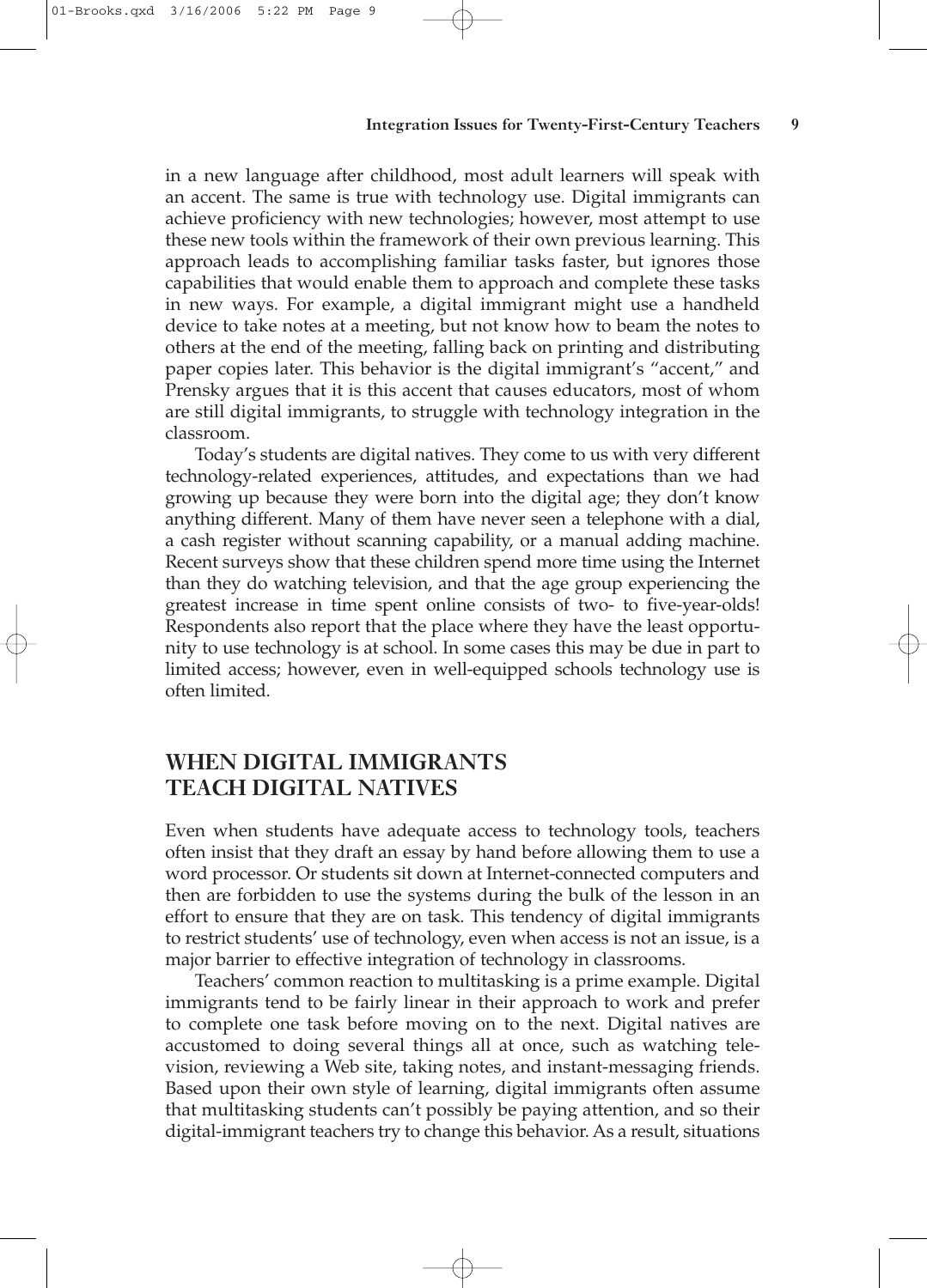#### **10 New Literacies**

arise such as at one school where students were provided wireless mobile computing devices only to have the teachers prohibit use of the devices during most of the school day!

Technology use is no longer an optional part of life outside the classroom and should not be optional inside the classroom either. Students in the twenty-first century need daily equitable access to technology tools in their school environment, just as they have access to other staples for learning. And for students to make best use of the technology, teachers must be willing to think beyond their own experiences as students and to realize that instructional strategies designed 100 years ago to teach students to be good assembly-line workers are not appropriate in today's classrooms.

# **THINKING OUTSIDE OF THE DIGITAL IMMIGRANT'S BOX**

While we may not be able to anticipate everything our students will need to know in the future, we can teach them skills that will serve them well now and then. Teachers can take several steps to compensate for their technology accent. Below are some suggestions.

**Learn everything you can about twenty-first-century skills.** A number of Web sites address twenty-first-century skills and their impact on education. The Partnership for 21st Century Skills (www.21stcenturyskills.org) and the North Central Regional Educational Laboratory's enGauge (www .ncrel.org/engauge) Web sites—which feature reports, resources, and tools for teachers—are two good places to start.

**Don't settle for basic personal proficiency.** Become a lifelong learner yourself. Basic skills will help you automate; learning more advanced technology skills will help you see potential you didn't know existed. For example, simple PowerPoint slides are equivalent to overhead transparencies. More advanced features including hyperlinks, movies, or online collaboration capabilities open all sorts of possibilities for more effective classroom use of this program.

**Review sample lessons for ideas.** It's often helpful to look at examples of how other teachers are incorporating technology use into classroom instruction that supports twenty-first-century learning skills. Some Web sites that feature lessons and projects of this type include Marco Polo Teacher Resources (www.marcopolo-education.org/teacher/teacher\_ index.aspx); ThinkQuest (www.thinkquest.org/), and the Handbook of Engaged Learning Projects (www-ed.fnal.gov/help/index.html).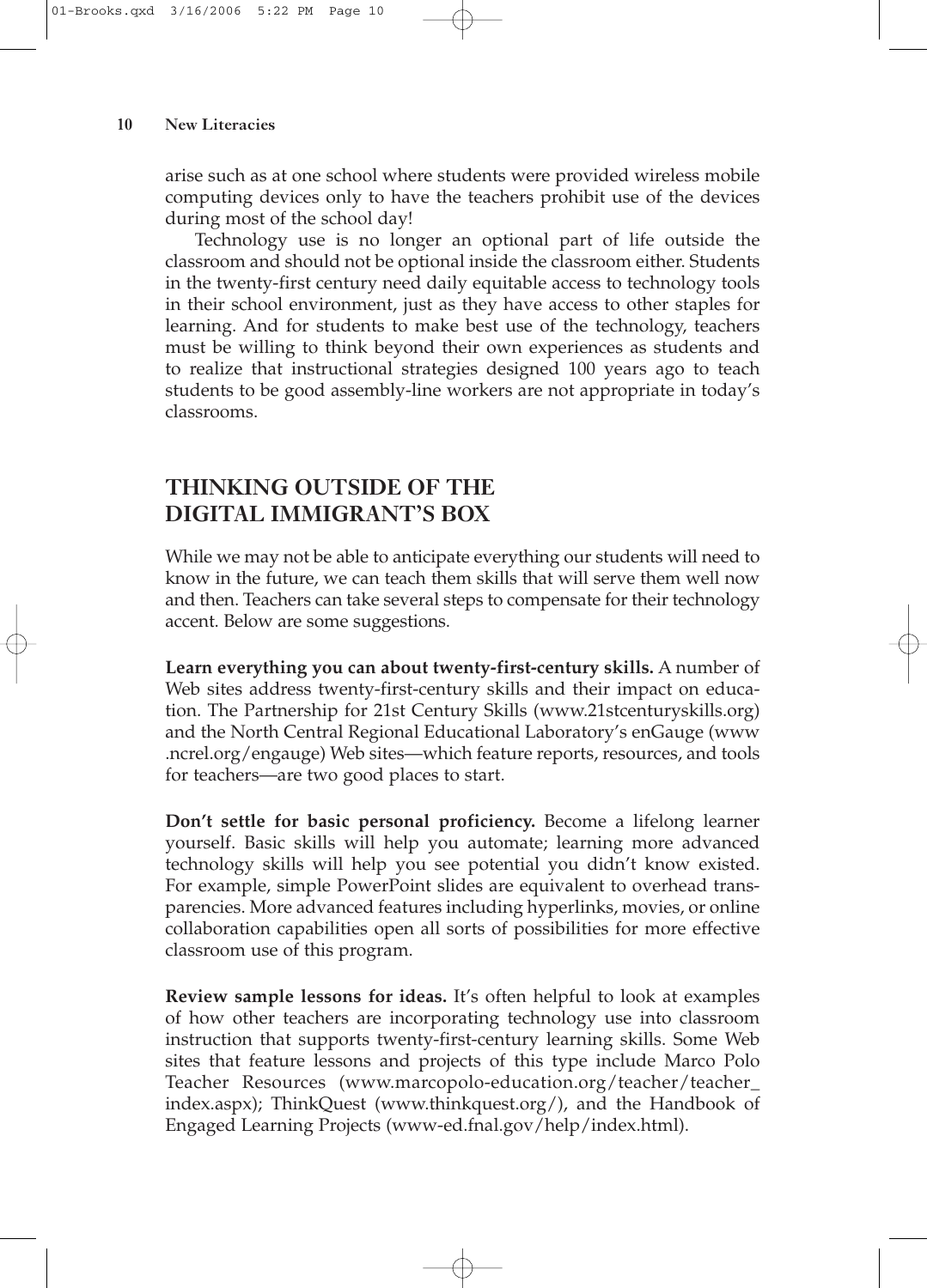#### **Integration Issues for Twenty-First-Century Teachers 11**

**Turn to digital natives for ideas.** If you are uncomfortable about asking your own students to suggest new or better ways to design classroom projects, approach other digital natives you know. Talk to your own children, nieces and nephews, or neighbors. Ask them to describe projects that would be interesting and relevant to them and how technology could be used to enhance the learning experience from their point of view. Not only will they be happy to share their thoughts, but many will also be willing to show you how to use the technologies they describe.

Let's return to the examples given at the beginning of this chapter. How could these activities be expanded to enhance student learning? Instead of allowing students to play games, teach them to use tools such as Filamentality (http://www.filamentality.com/wired/fil/index.html) or TrackStar (http://trackstar.4teachers.org/trackstar/) to create and share their own activities based on academic content. Both sites allow teachers to design activities in which students respond to prompts or discussion questions. Forgo the comprehension level questions found in many online book quizzes and create your own using questions at higher levels of Bloom's taxonomy. Use the advanced capabilities of PowerPoint or another presentation program to encourage students to demonstrate connections in what they learned during their science fair project rather than as a basic reporting tool. And finally, to help students maximize the effectiveness of their use of online time, teach critical thinking skills for effective Internet searches as well as strategies for evaluating the quality of Web sites.

A major shift in thinking takes time. Begin slowly and build your repertoire of new skills and strategies. The problem doesn't lie in incremental change; the problem lies in little or no change at all.

# **ADDITIONAL RESOURCES**

In addition to the resources cited above, you can learn more by accessing these online resources:

Apple Computer, Inc., Digital Tools for Digital Kids: http://www .apple.com/education/digitalkids/. This site takes a look at who digital kids are and how they learn. Along with the information presented on each page, there are links to video commentary and articles about twenty-first-century learners.

"Digital Natives, Digital Immigrants" at Marc Prensky's Web site: http://www.marcprensky.com/writing/Prensky%20-%20Digital% 20Natives,%20Digital%20Immigrants%20-%20Part1.pdf (2001). Marc Prensky's original article in which he describes digital immigrants and their impact on teaching and learning.